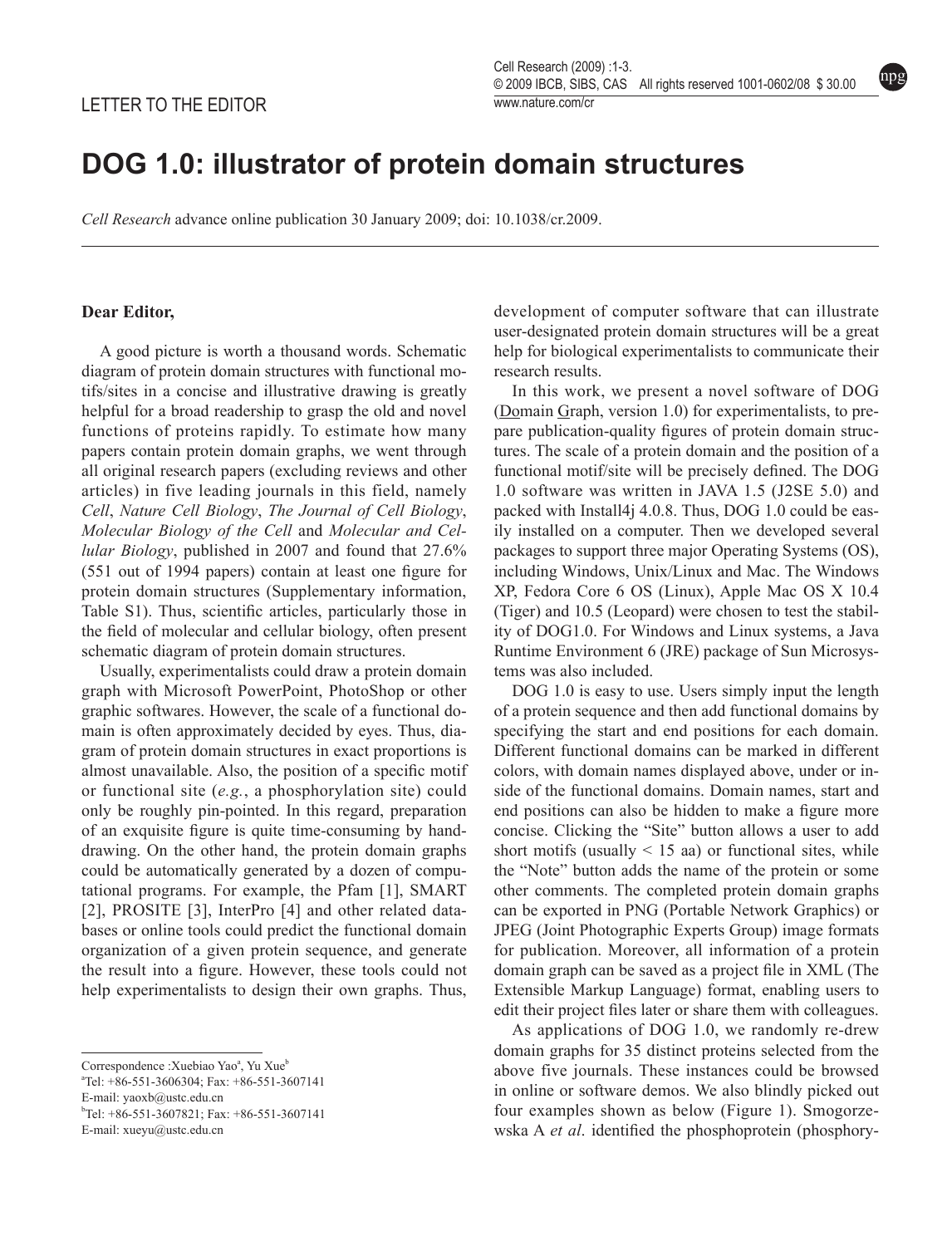$\overline{2}$ 

lation sites of S556, S730, T952 and S1121) FANCI as a paralog of FANCD2 [5]. Its monoubiquitination (K523) and interaction with FANCD2 play important roles in response to DNA damage. A single mutation at R1285 will disrupt the Fanconi anemia (FA) pathway. Here, we re-drew the domain/motif/site structures of FANCI with DOG 1.0 (Figure 1A). FANCI contains a Lipocalin fold domain (612-650), a nuclear localization signal (NLS, 779-795, hidden in Figure 1A) and an ARM repeat (985- 1207). The ubiquitination site, multiple phosphorylation sites and a disease-causing mutation are also shown (Figure 1A). TBC1D11/GAPCenA was identified as a GTPase activating protein (GAP) for Rab4 [6]. Here we re-diagrammed its functional domain structures in detail (Figure 1B). Martindill *et al.* discovered a novel Hand1 interacting protein of HICp40 [7]. HICp40 negatively regulates Hand1 activity as a molecular switch in the stem-cell differentiation pathway [7]. The domain organizations of HICp40 were re-drawn (Figure 1C). Ou *et al.* identified a novel ciliary protein of F35D11.11B in *Caenorhabditis elegans* [8]. We re-illustrated the functional domain structures of F35D11.11B (Figure 1D). Taken together, we propose that DOG 1.0 could be a great help for molecular and cellular experimentalists, allowing the presentation of protein domain structures in a more precise, convenient and concise manner.

In this article, we properly resolved a basic but important issue, allowing experimentalists to illustrate their own protein domain figures with ease. A four-step procedure makes DOG 1.0 an easy-to-use software. The proportion of a functional domain and the position of a motif/site are precisely decided from given inputs. And the output could be exported as a publication-quality figure in either PNG or JPEG format file. Although some information is not necessary to be shown in a figure, all information of a protein domain structure could be saved as a project file in XML format (*e.g.*, Supplementary information, Figure S1). We suggest that users could submit the project files together with their manuscripts as a supplementary material. It will be useful for a broader readership to understand the functional organizations of proteins and carry out further experiments. Although DOG 1.0 is mainly designed for experimentalists, it's also useful for database/program designers. For example, if the protein sequence data and other associated information are also included in a project file but not to be shown, it will be a novel file format for biological data visualization and storage. For future plan, the DOG soft-



**Figure 1** Domain structures for four proteins. **(A)** A monoubiquitinated and phosphorylated protein of FANCI [5]. **(B)** A GT-Pase activating protein (GAP) of TBC1D11/GAPCenA [6]. **(C)** A novel Hand1 interacting protein of HICp40 [7]. **(D)** A novel ciliary protein of F35D11.11B in *Caenorhabditis elegans* [8].